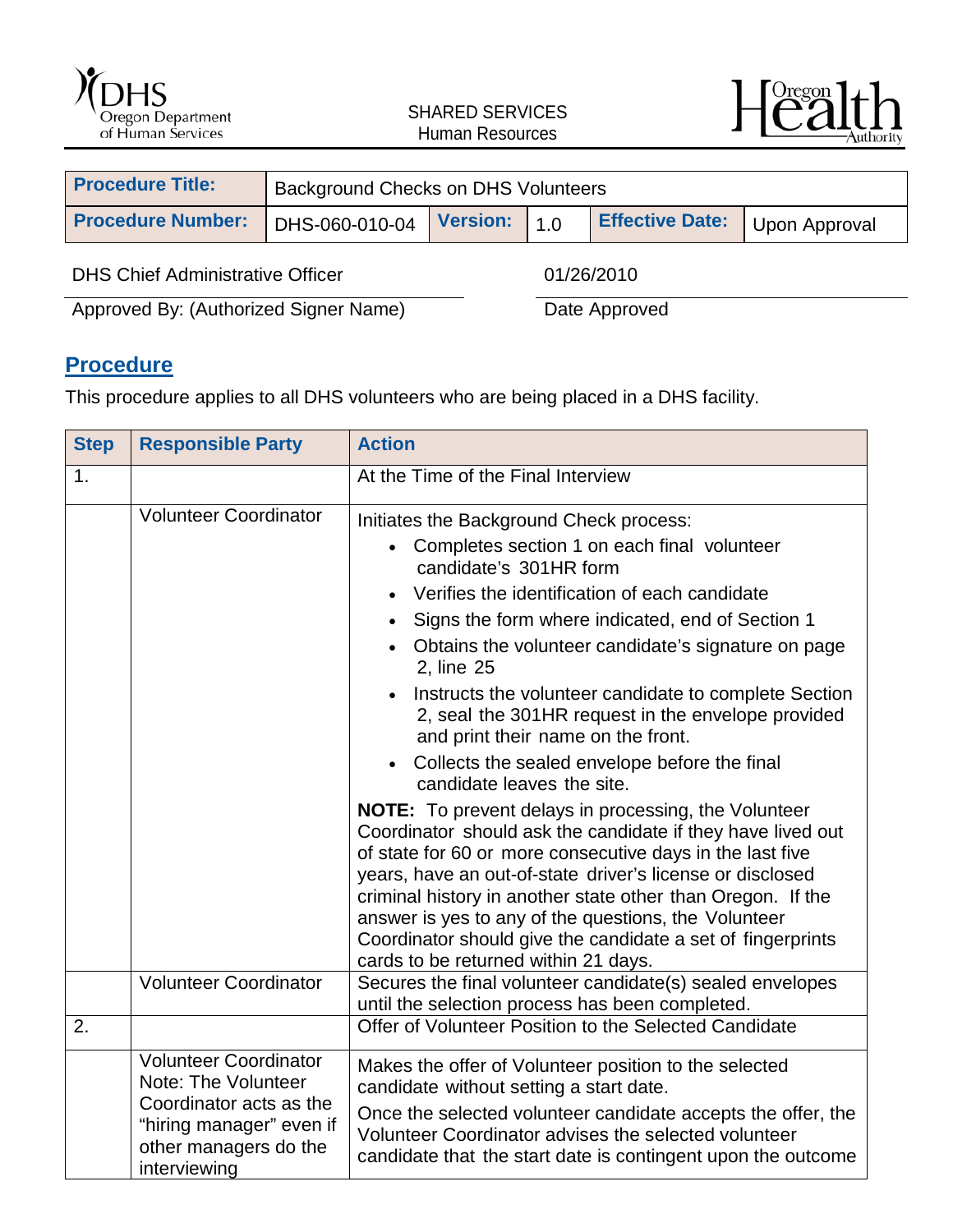|    |                                                                                                                            | of an abuse check and the preliminary review of criminal<br>history.                                                                                                                                                                                                                                                                                                   |
|----|----------------------------------------------------------------------------------------------------------------------------|------------------------------------------------------------------------------------------------------------------------------------------------------------------------------------------------------------------------------------------------------------------------------------------------------------------------------------------------------------------------|
| 3. |                                                                                                                            | Submitting the Selected Candidate's 301HR Request                                                                                                                                                                                                                                                                                                                      |
|    | <b>Volunteer Coordinator</b><br>Note: Managers are not<br>allowed to review any of<br>the candidate's 301HR<br>information | Opens the selected volunteer candidate's sealed envelope<br>only and faxes the completed 301HR request form to the<br><b>Background Check Unit:</b><br>(fax) 503 378-6314<br>Secures the selected volunteer candidate's original 301HR<br>request with the other final interview candidates' sealed<br>envelopes.                                                      |
|    |                                                                                                                            | Note: Only the selected volunteer candidate's 301HR is sent<br>in. All other final volunteer candidates' completed 301HR<br>requests should remain sealed and only sent in if the<br>selected volunteer candidate's background check is not<br>approved and an offer is presented to the next finalist.                                                                |
| 4. |                                                                                                                            | Preliminary Review of Submitted 301HR and Abuse Check                                                                                                                                                                                                                                                                                                                  |
|    | <b>Background Check Unit</b>                                                                                               | Reviews the selected volunteer candidate's 301HR request<br>form for completeness.                                                                                                                                                                                                                                                                                     |
|    |                                                                                                                            | Performs abuse check. If no potentially disqualifying abuse<br>is found, proceeds to run records.                                                                                                                                                                                                                                                                      |
|    |                                                                                                                            | If potentially disqualifying abuse is found, gathers all<br>potentially disqualifying abuse reports. Sends copy of<br>301HR and abuse reports to HRA for Abuse Fitness<br>Determination.                                                                                                                                                                               |
| 5. |                                                                                                                            | <b>Abuse Fitness Determination</b>                                                                                                                                                                                                                                                                                                                                     |
|    | Senior HR Manager/HR<br>Analyst                                                                                            | Reviews the selected volunteer candidate's 301HR, any<br>abuse reports Gathers any additional information needed to<br>conduct the abuse fitness determination.                                                                                                                                                                                                        |
|    |                                                                                                                            | Conducts the final fitness determination, including weighing<br>test, in consultation with BCU and/or specific program staff<br>with expertise in abuse/neglect investigations (Adult<br>Protective Services, Child Protective Services or Office of<br>Investigations and Training) if necessary, to determine if the<br>request is "approved", "closed" or "denied". |
|    |                                                                                                                            | For "denied" or "closed" send the subject individual the<br>notice of fitness determination. No hearing rights.<br>Communicates the outcome to the Volunteer Coordinator,<br>the selected volunteer and BCU.                                                                                                                                                           |
|    |                                                                                                                            | For "approved" notify BCU staff to continue with criminal<br>records check. NOTE: the volunteer candidate has not yet<br>been approved to work or to have a start date.                                                                                                                                                                                                |
| 6. |                                                                                                                            | <b>Preliminary Criminal Records Check Review</b>                                                                                                                                                                                                                                                                                                                       |
|    | <b>Background Check Unit</b>                                                                                               | If criminal records or driving records are found, BCU will<br>forward to Office of Human Resources to determine if the<br>person can work on a preliminary basis. Office of Human<br>Resources will notify the volunteer coordinator via e-mail the<br>outcome.                                                                                                        |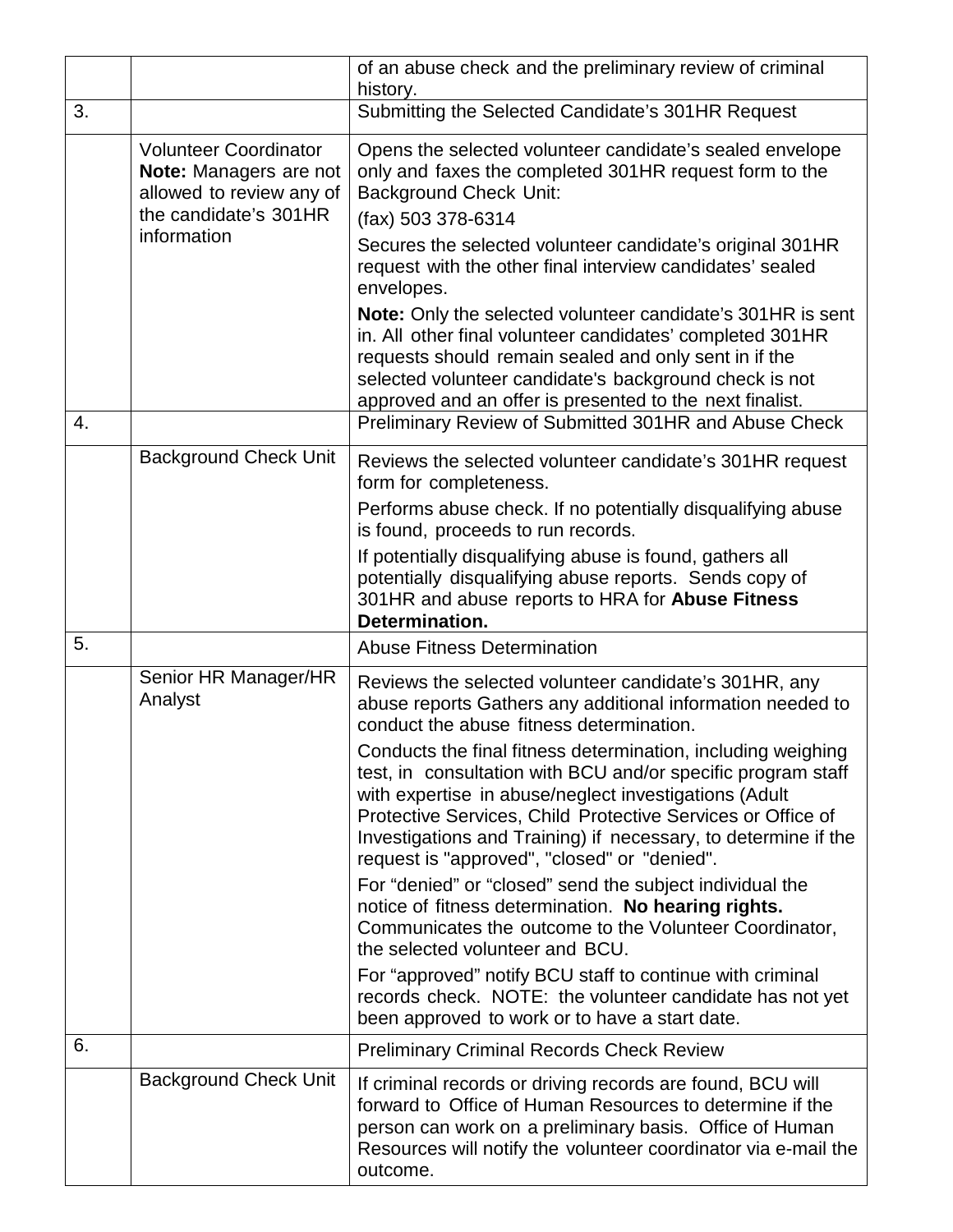|    |                                    | Note: If the volunteer candidate begins work while waiting<br>for the results of the background check, active supervision<br>is required under OAR 410-007-0310(3) and the volunteer<br>candidate is not authorized to drive on state business.                                                                                                                                                                                                                                                                                                                                                                                                                                                                                                                          |
|----|------------------------------------|--------------------------------------------------------------------------------------------------------------------------------------------------------------------------------------------------------------------------------------------------------------------------------------------------------------------------------------------------------------------------------------------------------------------------------------------------------------------------------------------------------------------------------------------------------------------------------------------------------------------------------------------------------------------------------------------------------------------------------------------------------------------------|
| 7. |                                    | <b>Final Criminal Records Check Fitness Determination</b>                                                                                                                                                                                                                                                                                                                                                                                                                                                                                                                                                                                                                                                                                                                |
|    | <b>Background Check Unit</b>       | Informs the Volunteer Coordinator via email that:<br>The selected volunteer is "approved", or;<br>The results have been forwarded on to the Office of<br>Human Resources to conduct the final fitness<br>determination, or; that<br>A national check is required and to obtain fingerprints<br>$\bullet$<br>from the selected volunteer candidate. Fingerprints<br>must be submitted within 21 days.<br>Processes the fingerprint card (MSC 0258) when received.<br>Reviews national criminal history results.<br>Informs the Volunteer Coordinator via email that:<br>The selected volunteer candidate's request is "approved",                                                                                                                                         |
|    |                                    | The results have been forwarded on to the Office of<br>Human Resources to conduct the final fitness<br>determination.<br>BCU will send 300 to SI for approval notification.                                                                                                                                                                                                                                                                                                                                                                                                                                                                                                                                                                                              |
|    | Senior HR Manager/HR<br>Generalist | Reviews the selected volunteer candidate's 301HR, any<br>criminal history<br>Gathers any additional information needed to conduct the<br>final fitness determination.<br>Conducts the final fitness determination, including weighing<br>test, in consultation with BCU staff if necessary, to<br>determine if the request is "approved", "closed" or "denied".<br>Communicates the outcome to the Volunteer<br>Coordinator via e-mail.<br>Sends 300 to the SI.<br>Sends all information regarding fitness determination<br>to BCU.<br>NOTE: If "denied" based on criminal records check, the<br>volunteer candidate does have contested case hearing<br>rights: send the DHS Hearing Request form along with<br>notice of fitness determination to volunteer candidate. |
| 8. |                                    | If the Selected Volunteer Candidate's Request is Denied<br>due to Abuse Check or Criminal Records Check                                                                                                                                                                                                                                                                                                                                                                                                                                                                                                                                                                                                                                                                  |
|    | Senior HR Manager/HR<br>Generalist | Notifies Volunteer Coordinator and volunteer candidate of<br>decision to deny                                                                                                                                                                                                                                                                                                                                                                                                                                                                                                                                                                                                                                                                                            |
|    | <b>Volunteer Coordinator</b>       | Initiates the background check process (step 3) to begin the<br>process for a new selected volunteer candidate.                                                                                                                                                                                                                                                                                                                                                                                                                                                                                                                                                                                                                                                          |
|    | Senior HR Manager/HR<br>Generalist | Sends a copy of the entire file to Background Check Unit.                                                                                                                                                                                                                                                                                                                                                                                                                                                                                                                                                                                                                                                                                                                |